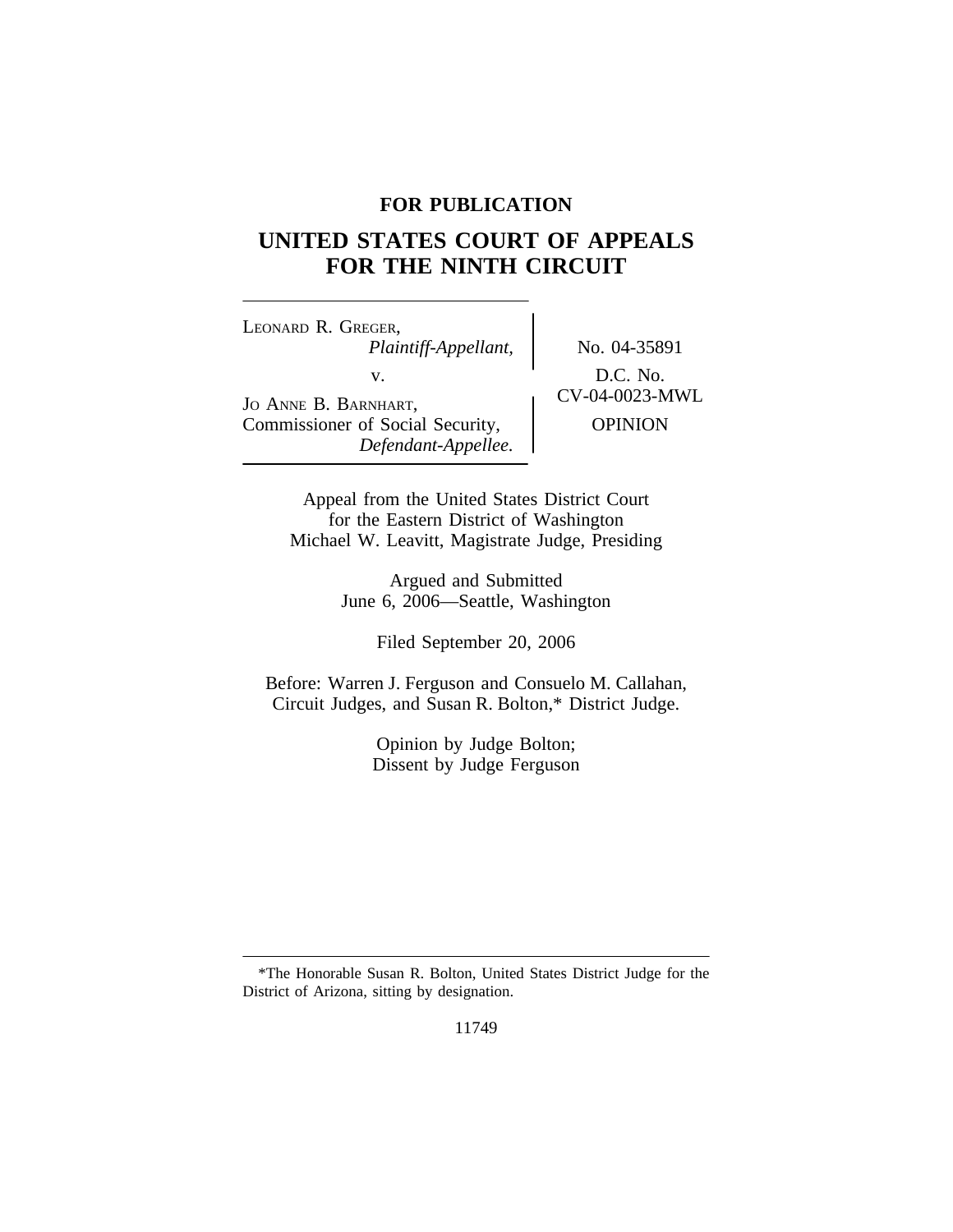## **COUNSEL**

Plaintiff-appellant was represented by Rebecca M. Coufal of Spokane, Washington.

Defendant-appellee was represented by Robert McCallum, Assistant Attorney General, James A. McDevitt, United States Attorney, Pamela J. Derusha, Assistant United States Attorney, Lucille Gonzales Meis, Regional Chief Counsel, and Franco L. Becia, Assistant Regional Counsel Social Security Administration, of Seattle, Washington.

## **OPINION**

BOLTON, District Judge:

Leonard R. Greger appeals the district court's order affirming the Commissioner of Social Security's ("Commissioner") denial of social security disability insurance benefits under Title II of the Social Security Act, 42 U.S.C. §§ 401-33. We have jurisdiction pursuant to 28 U.S.C. § 1291, and we affirm.

## **FACTS AND PROCEDURAL HISTORY**

Greger applied for social security disability insurance benefits on January 30, 2001. He alleged that he became disabled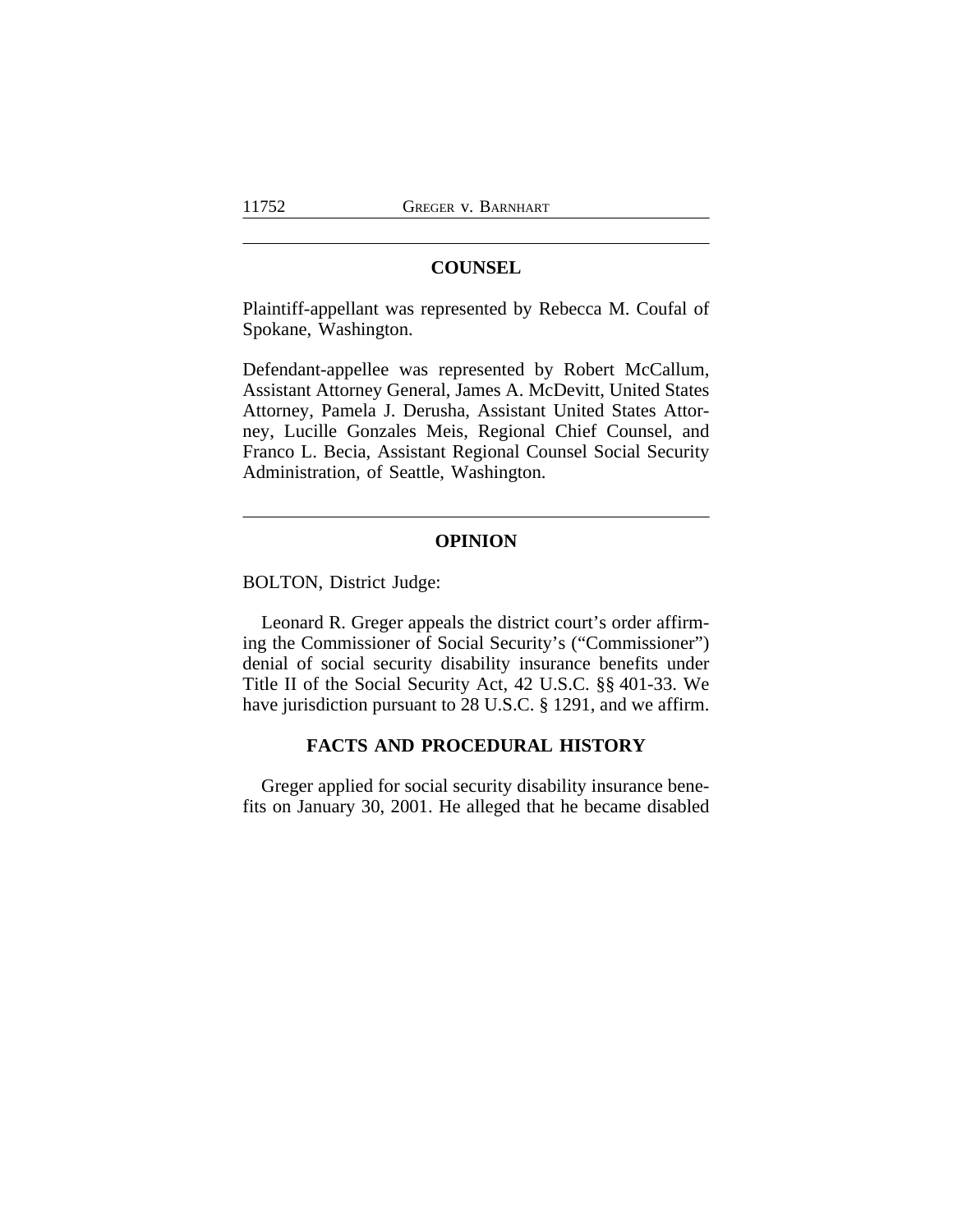| GREGER V. BARNHART | 11753 |
|--------------------|-------|
|--------------------|-------|

on June 25, 1998 due to triple bypass surgery, high blood pressure, a defective aorta, fibromyalgia, bad knees, and stomach problems. Greger's disability insurance lapsed on December 31, 1998, and so he must establish that he was disabled and unable to work from the alleged onset date, June 25, 1998, to December 31, 1998 (the "relevant period").

Greger was 49 years old, with a ninth-grade education, when his insured status expired. At his hearing on October 8, 2002, Greger testified that he worked as a truck driver until 1993 and was self-employed after that, doing miscellaneous carpentry-type jobs until shortly before he had open heart surgery in June 1998. Greger also had surgery in July 1998 to remove a perianal abscess with followup surgery in November 1998. Greger testified that, during the relevant period, he experienced pain when sitting or standing for more than 30 minutes at a time, or walking more than half a block, shortness of breath with activity such as walking, and fatigue and shortness of breath caused by his heart medication, Atenolol. He said that he had suffered from carpal tunnel syndrome for five years. He also testified that the Veterans Administration ("VA") diagnosed him with post traumatic stress disorder ("PTSD") in August 1998, with a disability rating of 30%.**<sup>1</sup>** Also, stomach surgery in 1976 left him with "dumping syndrome," a difficulty in controlling one's bowels.

The administrative law judge ("ALJ") went through the five-step sequential evaluation process as required by 20 C.F.R.  $§$  404.1520.2 $^2$  At step one, the ALJ determined that

**<sup>1</sup>**A May 1, 2000, VA compensation and pension exam report recognized that Greger was "currently 30% service-connected for PTSD and 20% service-connected for postoperative stomach injury." The May 2000 report referenced Greger's previous compensation and pension exam, conducted in September of 1998, although the earlier report is not in the record.

**<sup>2</sup>**The Ninth Circuit outlined this five-step process in *Lester v. Chater*, 81 F.3d 821, 828 n.5 (9th Cir. 1995):

Step one: Is the claimant engaging in substantial gainful activity? If so, the claimant is found not disabled. If not, proceed to step two.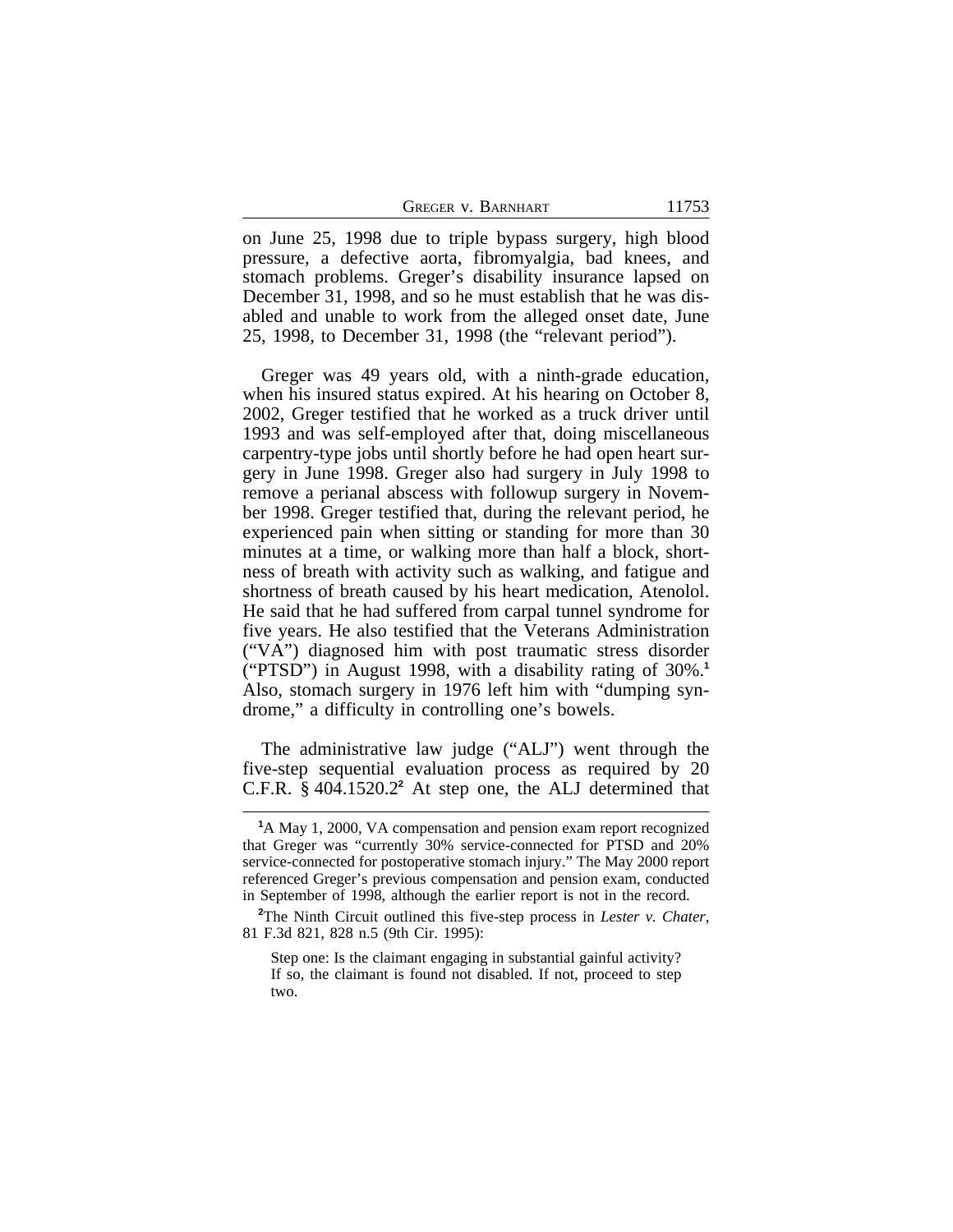Greger was not performing substantial gainful activity. At steps two and three, the ALJ found that Greger suffered from severe cardiac, gastrointestinal and musculoskeletal impairments, as well as gout and hypertension, but that his condition did not meet or equal a listed impairment. The ALJ also found that Greger's PTSD and other psychological problems did not meet the criteria for a severe mental impairment during the relevant period. At steps four and five, the ALJ found that Greger's problems prevented him from doing his past relevant work as a truck driver and carpenter, but that he retained the residual functional capacity ("RFC") during the relevant period to perform other work at a light level of exertion. Accordingly, the ALJ found that Greger was not disabled.

Greger appealed the ALJ's decision to the district court, and the magistrate judge entered judgment for the Commissioner. On appeal to this court, Greger advances the same issues he raised in the court below: that substantial evidence does not support the ALJ's findings that Greger and his former girlfriend, Lois Shields, are not credible and that the ALJ's RFC analysis was erroneous because it did not include all of Greger's claimed limitations. Greger also raises two new issues that he did not raise in the district court: that the ALJ erred (1) by concluding that his psychological problems

Step two: Does the claimant have a 'severe' impairment? If so, proceed to step three. If not, then a finding of not disabled is appropriate.

Step three: Does the claimant's impairment or combination of impairments meet or equal an impairment listed in 20 C.F.R., Pt. 404, Subpt. P, App. 1? If so, the claimant is automatically determined disabled. If not, proceed to step four.

Step four: Is the claimant capable of performing his past work? If so, the claimant is not disabled. If not, proceed to step five.

Step five: Does the claimant have the residual functional capacity to perform any other work? If so, the claimant is not disabled. If not, the claimant is disabled.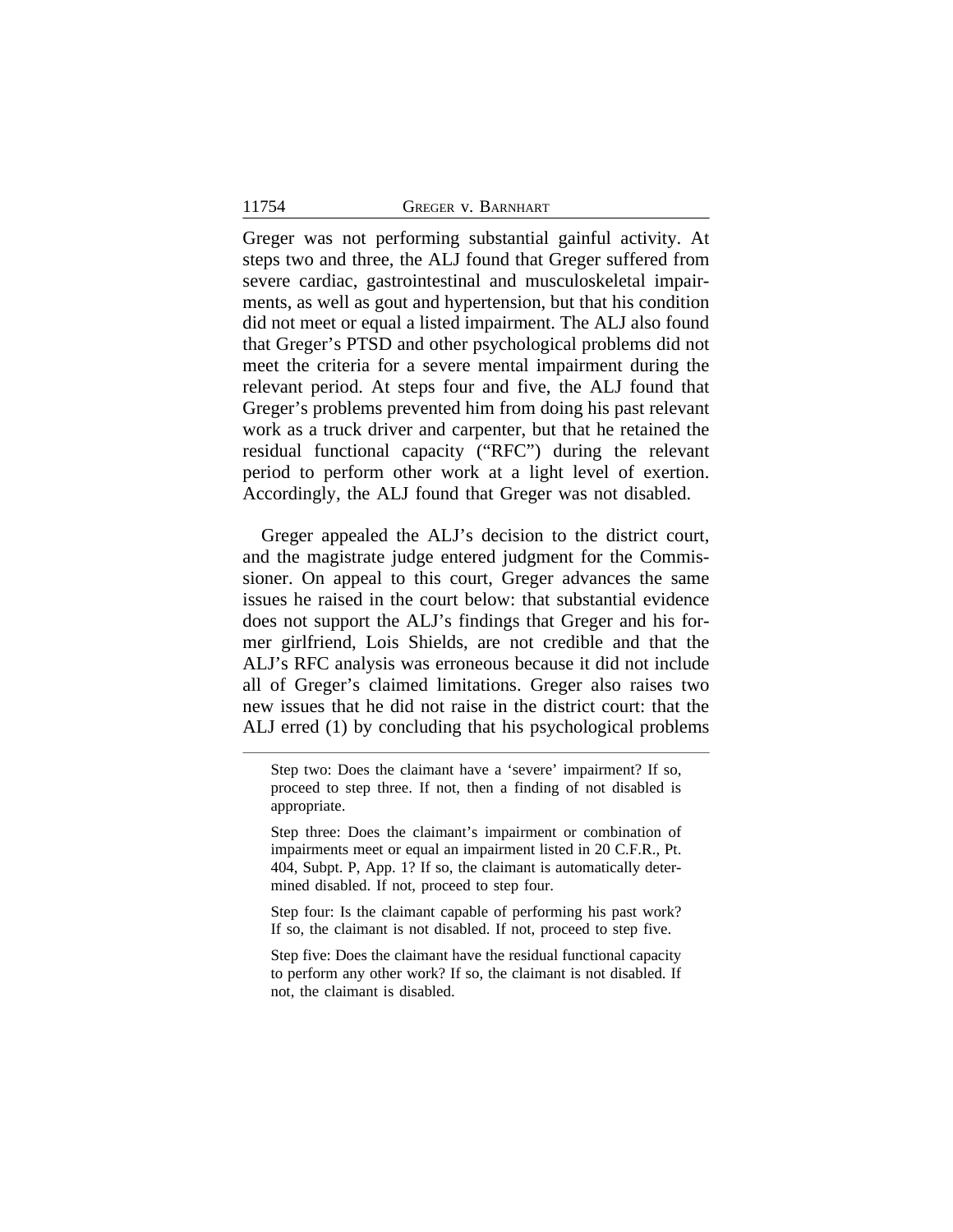| GREGER V. BARNHART | 11755 |
|--------------------|-------|
|                    |       |

were not severe when the VA had rated him with a 30% mental disability; and (2) by not ordering a consultative psychological exam in order to fully develop the record.

## **STANDARD OF REVIEW**

We review de novo a district court's order upholding a denial of social security disability benefits. *Flaten v. Sec'y of Health & Human Servs*., 44 F.3d 1453, 1457 (9th Cir. 1995). This review is limited, however, and "we may set aside a denial of benefits only if it is not supported by substantial evidence or if it is based on legal error." *Id.* (citation omitted).

#### **DISCUSSION**

## I.

Greger argues that the ALJ erred in finding him not credible and rejecting his testimony regarding his limitations.

To reject Greger's subjective complaints, the ALJ "must provide 'specific, cogent reasons for the disbelief.' " *Lester*, 81 F.3d at 834 (quoting *Rashad v. Sullivan*, 903 F.2d 1229, 1231 (9th Cir. 1990)). In the absence of evidence that Greger is malingering, the ALJ's reasons for rejecting his testimony "must be clear and convincing." *Swenson v. Sullivan*, 876 F.2d 683, 687 (9th Cir. 1989). When an ALJ "finds that a claimant's testimony relating to the intensity of his pain and other limitations is unreliable, the ALJ must make a credibility determination citing the reasons why the testimony is unpersuasive." *Morgan v. Comm'r of Soc. Sec. Admin.*, 169 F.3d 595, 599 (9th Cir. 1999) (citing *Bunnell v. Sullivan*, 947 F.2d 341 (9th Cir. 1991)). In making a credibility determination, the ALJ "must specifically identify what testimony is credible and what testimony undermines the claimant's complaints[.] In this regard, questions of credibility and resolutions of conflicts in the testimony are functions solely of the Secretary." *Id.* (citations omitted).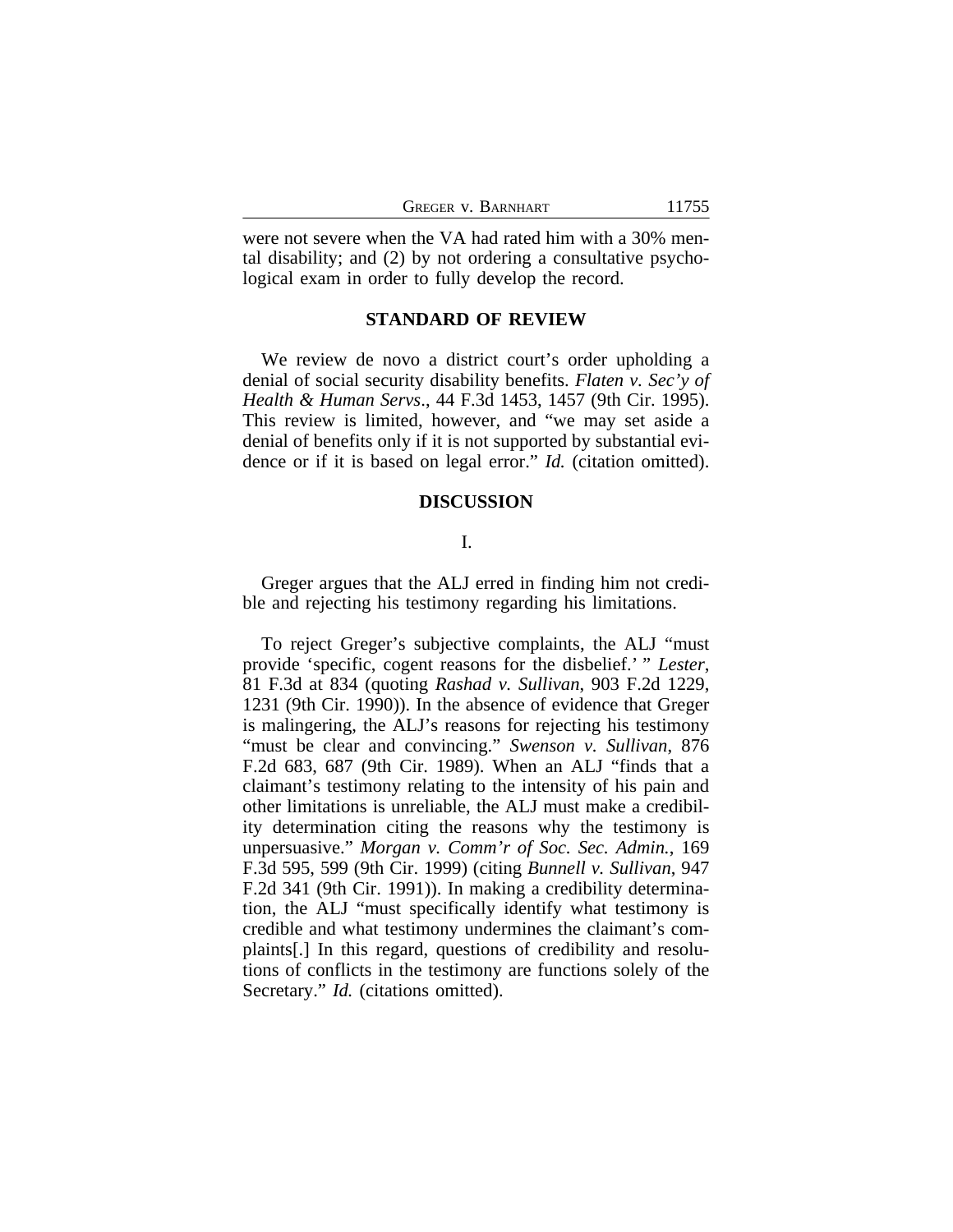#### 11756 GREGER v. BARNHART

**[1]** The ALJ provided clear and convincing reasons for rejecting Greger's testimony and gave a detailed written opinion summarizing the specific statements by Greger that were not credible and the evidence that undermined Greger's complaints. During the relevant six-month period and into 1999, Greger failed to report any shortness of breath or chest pain; there was no evidence that Greger participated in a planned cardiac rehabilitation program; and he never reported problems related to carpal tunnel syndrome. Moreover, Greger told the VA in 2000 that he did carpentry work "under the table" through 1999, well after his date last insured. The ALJ noted evidence that after his surgery Greger was "active with yard work, work around the house, and that he was able to continue his past work activities as a contractor."

### II.

Likewise, the ALJ did not find Shields credible and so disregarded her affidavit which attested to Greger's fatigue and shortness of breath following his surgery and to pain and numbness in his hands.

**[2]** While an ALJ must take into account lay witness testimony about a claimant's symptoms, the ALJ may discount that testimony by providing "reasons that are germane to each witness." *Dodrill v. Shalala*, 12 F.3d 915, 919 (9th Cir. 1993). The ALJ found that Shields' "statements are inconsistent with [Greger's] presentation to treating physicians during the period at issue, and with [Greger's] failure to participate in cardiac rehabilitation." The ALJ also considered Shields' "close relationship" with Greger, and that she was possibly "influenced by her desire to help [him]." The ALJ's reasons for doubting Shields' credibility are germane to her; accordingly, it was not error for the ALJ to disregard her testimony.

Greger also argues that this matter must be remanded so that the ALJ can examine Shields and properly assess her credibility. At the hearing, however, Greger's attorney agreed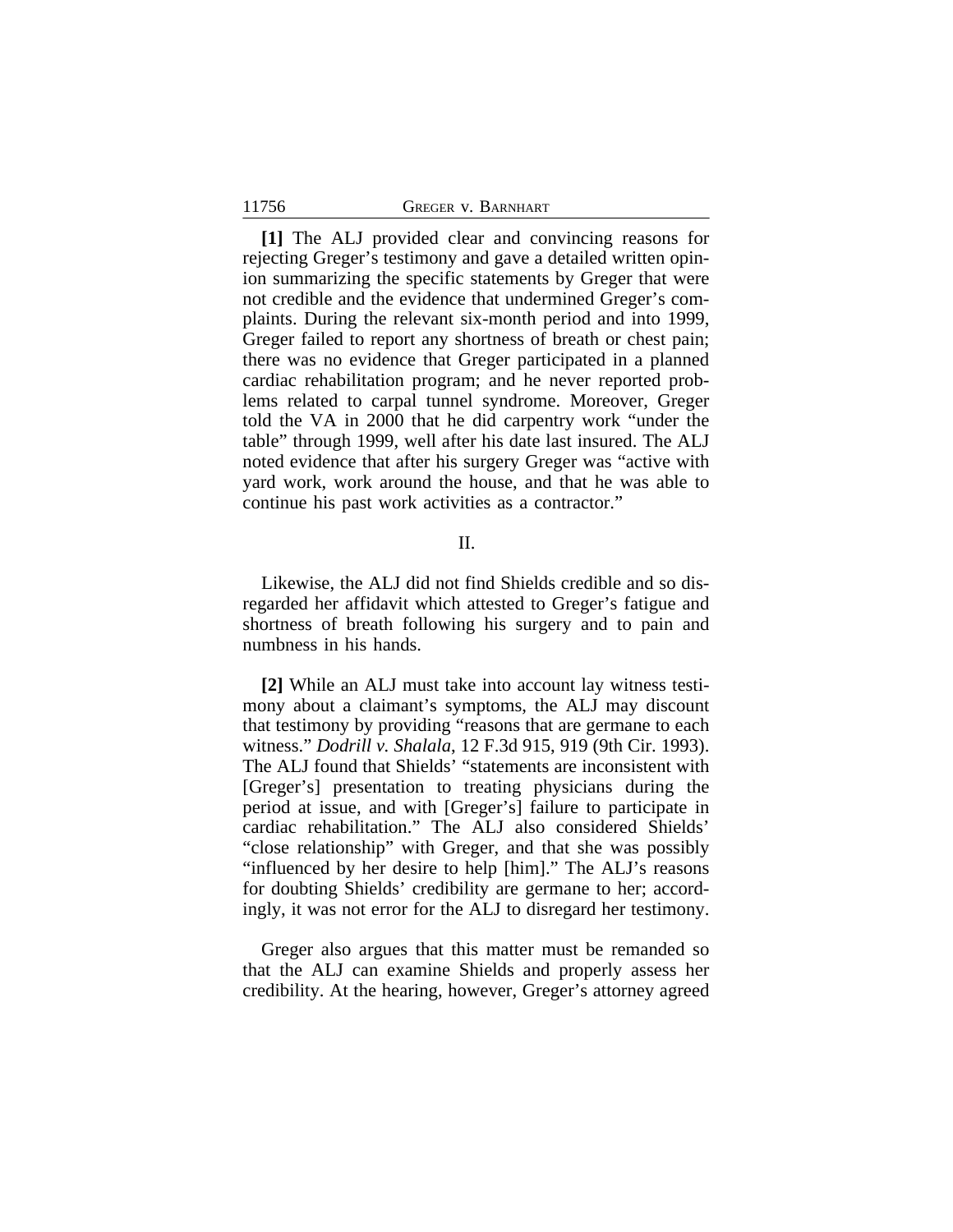to have Ms. Shields submit an affidavit in lieu of testifying due to the lack of time that day. Accordingly, there is no error.

#### III.

Greger argues that the ALJ erred in assessing his RFC because the hypothetical posed to the vocational expert at Greger's hearing did not specifically include Greger's claim that the Atenolol produced the side effect of fatigue. The ALJ, though, "is free to accept or reject restrictions in a hypothetical question that are not supported by substantial evidence." *Osenbrock v. Apfel*, 240 F.3d 1157, 1164-65 (9th Cir. 2001). Because Greger did not report any fatigue to his doctors during the relevant period, the ALJ properly limited the hypothetical to the medical assumptions supported by substantial evidence in the record.

#### IV.

**[3]** Greger argues for the first time on appeal that the ALJ erred in finding his psychological problems not severe when the VA had rated him 30% disabled due to PTSD and that the ALJ failed to develop the record by not ordering a consultative psychological evaluation. Greger has waived these issues because he did not raise them before the district court. The Ninth Circuit recognizes three exceptions to the general rule that the court will not consider an issue raised for the first time on appeal: "in the 'exceptional' case in which review is necessary to prevent a miscarriage of justice or to preserve the integrity of the judicial process, when a new issue arises while appeal is pending because of a change in the law, or when the issue presented is purely one of law and either does not depend on the factual record developed below, or the pertinent record has been fully developed." *Bolker v. C.I.R.*, 760 F.2d 1039, 1042 (9th Cir. 1985) (citations omitted). The court "will only excuse a failure to comply with this rule when nec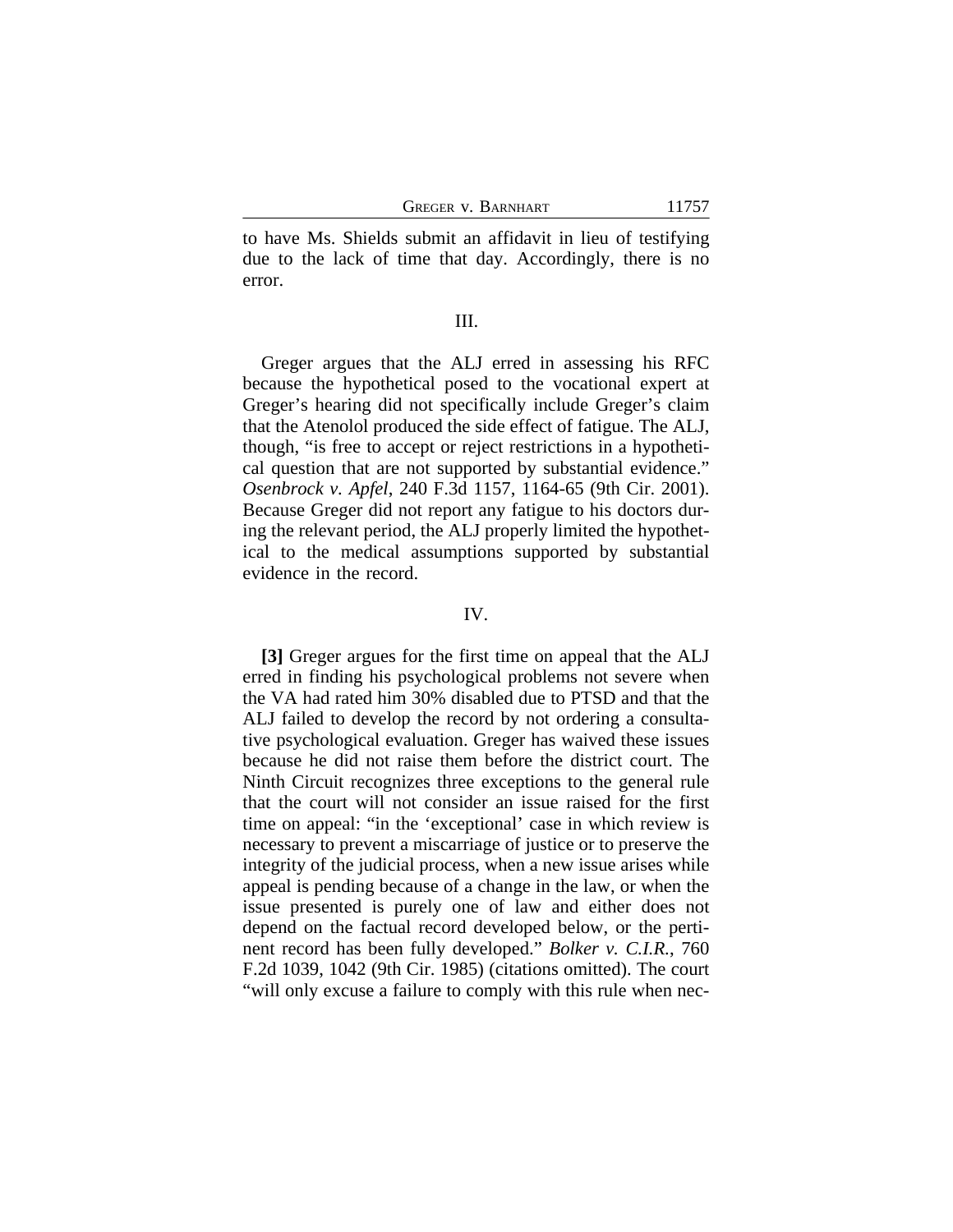essary to avoid a manifest injustice." *Meanel v. Apfel*, 172 F.3d 1111, 1115 (9th Cir. 1999).

**[4]** Greger argues that the ALJ made legal errors and that it would be an injustice to not remand for consideration of the PTSD issue. We do not believe the ALJ erred in this case or that this is the exceptional case in which review is needed to prevent a miscarriage of justice. Greger never raised the issue of PTSD as a basis for finding him disabled before either the Social Security Administration or the district court. His disability claim prior to this appeal related only to his physical problems. PTSD was only brought up when the ALJ was questioning Greger as to why he had problems getting along with his former supervisor and left his truck-driving job in 1992. It was the ALJ who first raised whether Greger had a rating from the VA for PTSD, and the ALJ specifically inquired about the VA's percentage rating for PTSD and when Greger first received that rating. Nonetheless, Greger, who was represented by counsel at all times, failed to claim PTSD as a basis for his disability. Therefore, the issue is waived.

The dissent suggests that the court should consider these newly-raised issues because they involve a pure question of law, i.e., that the ALJ erred by not referencing the VA's disability rating, as required by *McCartey v. Massanari*, 298 F.3d 1072 (9th Cir. 2002). The claimant in *McCartey*, though, had asserted from the outset that his primary disability was the same impairment for which the VA had rated him 80% disabled, but the ALJ's decision never mentioned the VA's disability rating. Greger never raised the issue of PTSD or his 30% VA disability rating until this appeal.

**[5]** Greger asserts that this is his only opportunity to establish his eligibility for disability benefits, as he cannot file a new claim after this. Greger, however, has had several opportunities over the past few years to raise the issue of his PTSD. His initial claim never mentioned his PTSD or any mental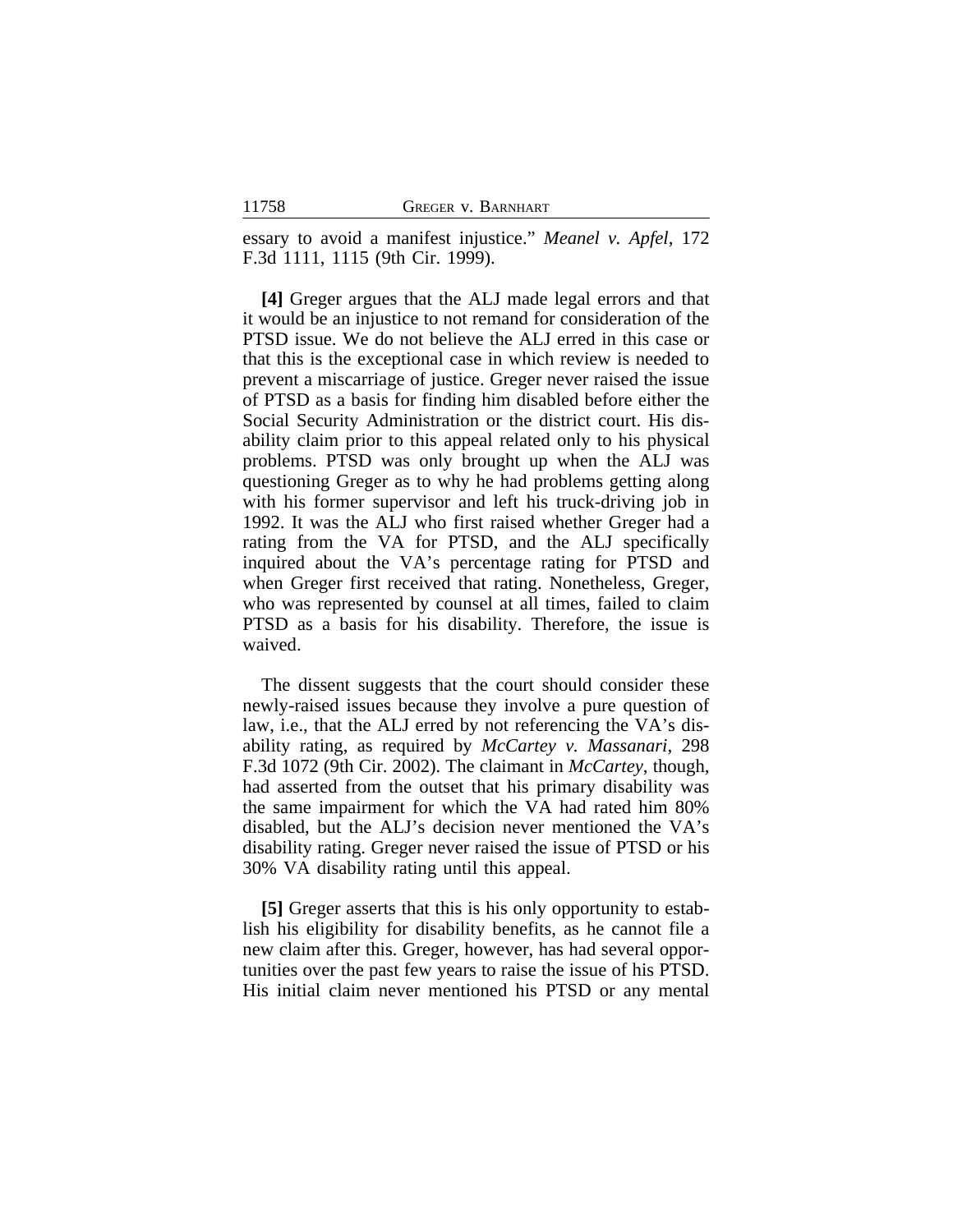| GREGER V. BARNHART | 11759 |
|--------------------|-------|
|--------------------|-------|

health problems. He was represented by counsel at his hearing before the ALJ and never claimed at that time that he suffered from disabling PTSD; it was the ALJ who inquired about Greger's PTSD rating from the VA. Greger had an opportunity to brief the PTSD issue before the Appeals Council, but did not. In his appeal to the district court, Greger's new lawyers, in their recitation of the facts, summarized Greger's testimony before the ALJ, including the discussion of Greger's PTSD and 30% disability rating from the VA, but they never suggested that PTSD was a basis for finding Greger was disabled. Only when Greger obtained new counsel for this appeal and it appeared that his claim of physical disabilities would fail did he ever suggest that he was disabled due to PTSD.

**[6]** In sum, our independent review of the record does not reveal any miscarriage of justice or error of law in the administrative proceedings.

Accordingly, the district court's judgment is **AFFIRMED**.

## FERGUSON, Circuit Judge, dissenting:

Leonard Greger suffers from Post-Traumatic Stress Disorder ("PTSD") arising out of his experiences during his military service in Vietnam. In 1998, the Veterans Administration ("VA") rated Greger as 30% disabled due to his PTSD diagnosis. According to Greger, his PTSD makes it difficult for him to get along with authority, causes him to be irritable, and contributes to his anger control problems. Greger also testified that he has had trouble sleeping due to nightmares. Since 1998, Greger has been on anti-anxiety and anti-depressant medication to control his psychological problems, and previously saw a psychiatrist. In 2000, Greger told a VA examiner that, in addition to his other symptoms, his memory and concentration are poor. That same examiner noted that Greger suffers from "some vague, paranoid thoughts." And during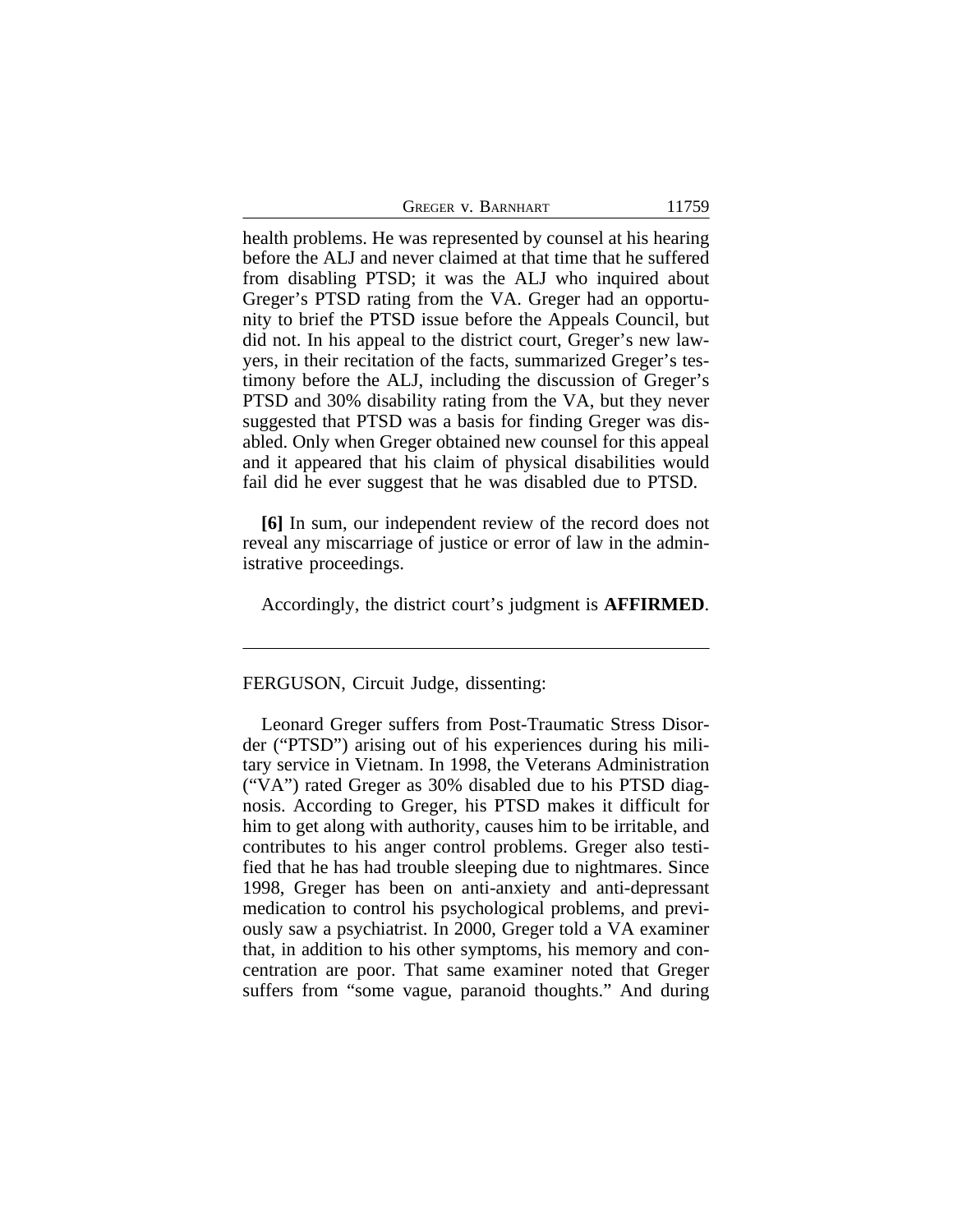the examination, Greger took the Mississippi Scale of Combat Stress test and received a raw score of 131, which, according to the VA examiner, "is about average for those diagnosed with PTSD."

PTSD is a tragic disease that commonly interferes with a sufferer's ability to interact with other people and maintain work relationships. *See* Kathleen A. Tarr, *Above and Beyond: Veterans Disabled by Military Service*, 5 GEO. J. ON FIGHTING POVERTY 39, 44 (1997). When determining whether a veteran is eligible for social security disability benefits, therefore, an Administrative Law Judge ("ALJ") must pay particularly close attention to the VA's findings regarding a PTSD diagnosis. *See McCartey v. Massanari*, 298 F.3d 1072, 1076 (9th Cir. 2002). Here, in denying Greger benefits, the ALJ failed to even mention that the VA rated Greger as 30% disabled due to his PTSD. This omission is reversible error. *Id*. Additionally, the ALJ's conclusion that Greger's mental impairments are not severe is not supported by substantial evidence. For these reasons, I respectfully dissent from the majority's affirmance of the ALJ's denial of Greger's request for social security disability insurance benefits.

The majority holds that Greger's PTSD-related claims are waived because of his failure to argue them before the District Court. Maj. op. at 11757-58. We have, however, recognized three exceptions to this pleading requirement. *Taniguchi v. Schultz*, 303 F.3d 950, 959 (9th Cir. 2002). Most applicable here is the exception that allows us to consider a claim not raised before the District Court if that claim is "purely one of law and the opposing party would suffer no prejudice as a result of the failure to raise the issue" below. *Id*. Whether an ALJ must consider, on the record, a VA disability rating when reaching his decision is a question of law. *See McCartey*, 298 F.3d at 1076 (creating the rule that an ALJ procedurally errs when he fails to consider a VA finding and does not mention that finding in his opinion); *cf. Silveira v. Apfel*, 204 F.3d 1257, 1260 & n.8 (9th Cir. 2000) (holding that whether an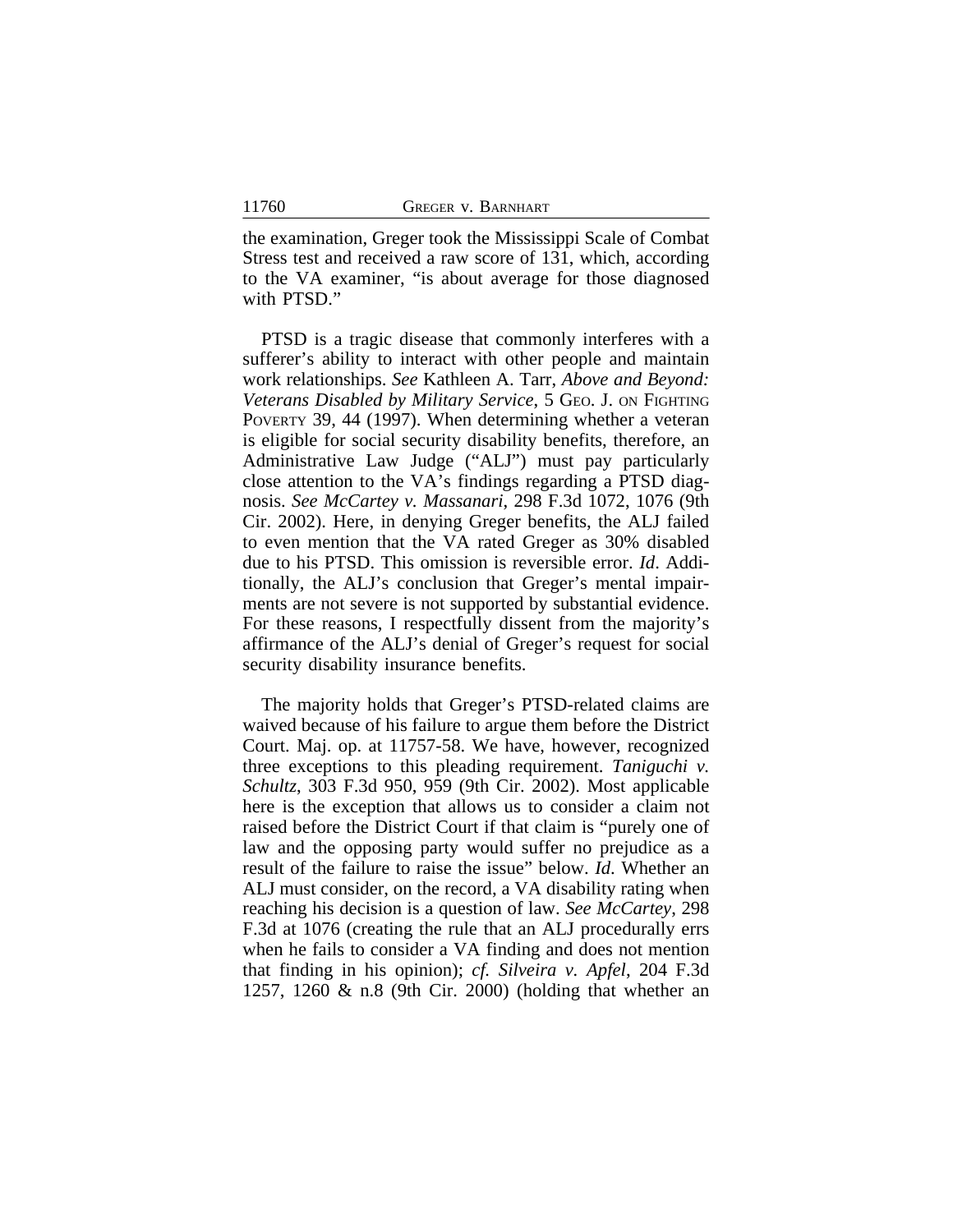ALJ should have applied a regulation, which required a finding of disability under certain circumstances, to a particular claimant's case is a pure question of law). Furthermore, in her answering brief, the Commissioner had the opportunity to address this purely legal claim; thus, the Commissioner is not prejudiced by our consideration of the issue. *See id*. at 1260 n.8 (considering a claim raised for the first time on appeal because the claim was a pure issue of law that the Commissioner had the opportunity to respond to on appeal).

Proceeding to the merits of Greger's claim, in *McCartey* we held that an ALJ must generally give great weight to a VA determination of disability. *McCartey*, 298 F.3d at 1076. Such deference is justified because of the "marked similarity" between the purposes and evaluation procedures employed by both the social security and VA federal disability programs. *Id*. If an ALJ chooses to give less weight to a VA determination, therefore, he must give "persuasive, specific, valid reasons for doing so that are supported by the record." *Id*. Reversal is warranted if the ALJ does not provide evidence that he adequately considered the VA's rating, such as by explicitly mentioning that rating in his opinion. *Id*.

Here, despite the fact that Greger informed the ALJ of his VA rating for PTSD, the ALJ made no mention of the VA's finding in his consideration of Greger's disability claim. The ALJ cursorily acknowledged Greger's history of posttraumatic stress disorder and completely failed to reference either the VA's rating or its basis. Further, it is not apparent from the record that the ALJ otherwise considered the VA's rating. The omission is a clear violation of *McCartey*.

Therefore, I would reverse the District Court and remand with instructions to send the case back to the ALJ for additional factual development and consideration of the impact of Greger's PTSD on his ability to function in the workplace.

Remand is especially important in this case because the ALJ's findings regarding Greger's mental impairments are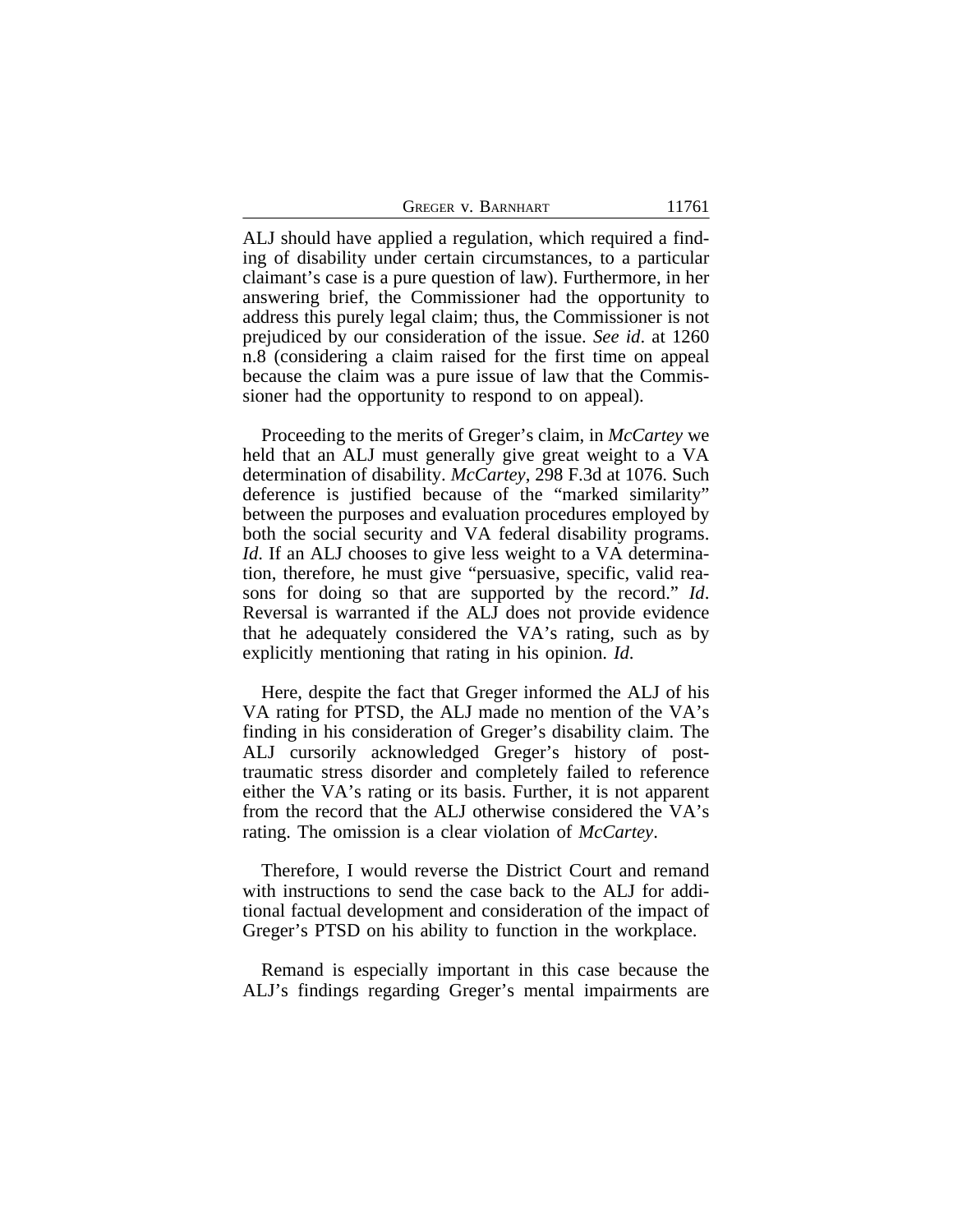#### 11762 **GREGER V. BARNHART**

not supported by substantial evidence. Greger testified that his PTSD makes it hard for him to get along with authority, makes him irritable, and contributes to his anger control problems. The ability to respond "appropriately to supervision, coworkers, and work pressures" is an important part of the assessment of a claimant's functional capacity. *See* 20 C.F.R. § 404.1545(c). The symptoms Greger describes would severely impact his ability to function in any workplace.

The ALJ may not reject Greger's subjective complaints without providing "specific, cogent reasons for the disbelief." *Morgan v. Commissioner*, 169 F.3d 595, 599 (9th Cir. 1999). "Without affirmative evidence showing the claimant is malingering, the Commissioner's reasons for rejecting the claimant's testimony must be clear and convincing." *Id*. The ALJ countered Greger's description of the severity of his PTSD symptoms by finding that Greger did not seek ongoing treatment for his mental conditions, or ever seek mental status testing.**<sup>1</sup>** This finding is simply not supported by the evidence. First, the record shows that Greger was taking anti-anxiety and anti-depressant drugs to keep his symptoms under control. Moreover, he was given the Mississippi Scale of Combat Stress test by the VA in 2000 and received an average score for those suffering from PTSD. While this testing took place after the relevant time period, a subsequent diagnosis should still be considered by the ALJ "because it may bear upon the severity of the claimant's condition before the expiration of his insured status." *Loza v. Apfel*, 219 F.3d 378, 396 (5th Cir. 2000).

<sup>&</sup>lt;sup>1</sup>The Veterans Administration notes that many soldiers who show initial signs of PTSD are reluctant to seek treatment because they "may be ashamed of opening themselves up to professionals and are very concerned about taking on a 'sick' or 'weak' persona." Brett T. Litz, *The Unique Circumstances and Mental Health Impact of the Wars in Afghanistan and Iraq*, PTSD Support Services, Aug. 15, 2006, http:// www.ptsdsupport.net/PTSD\_a%20new\_generation.html.